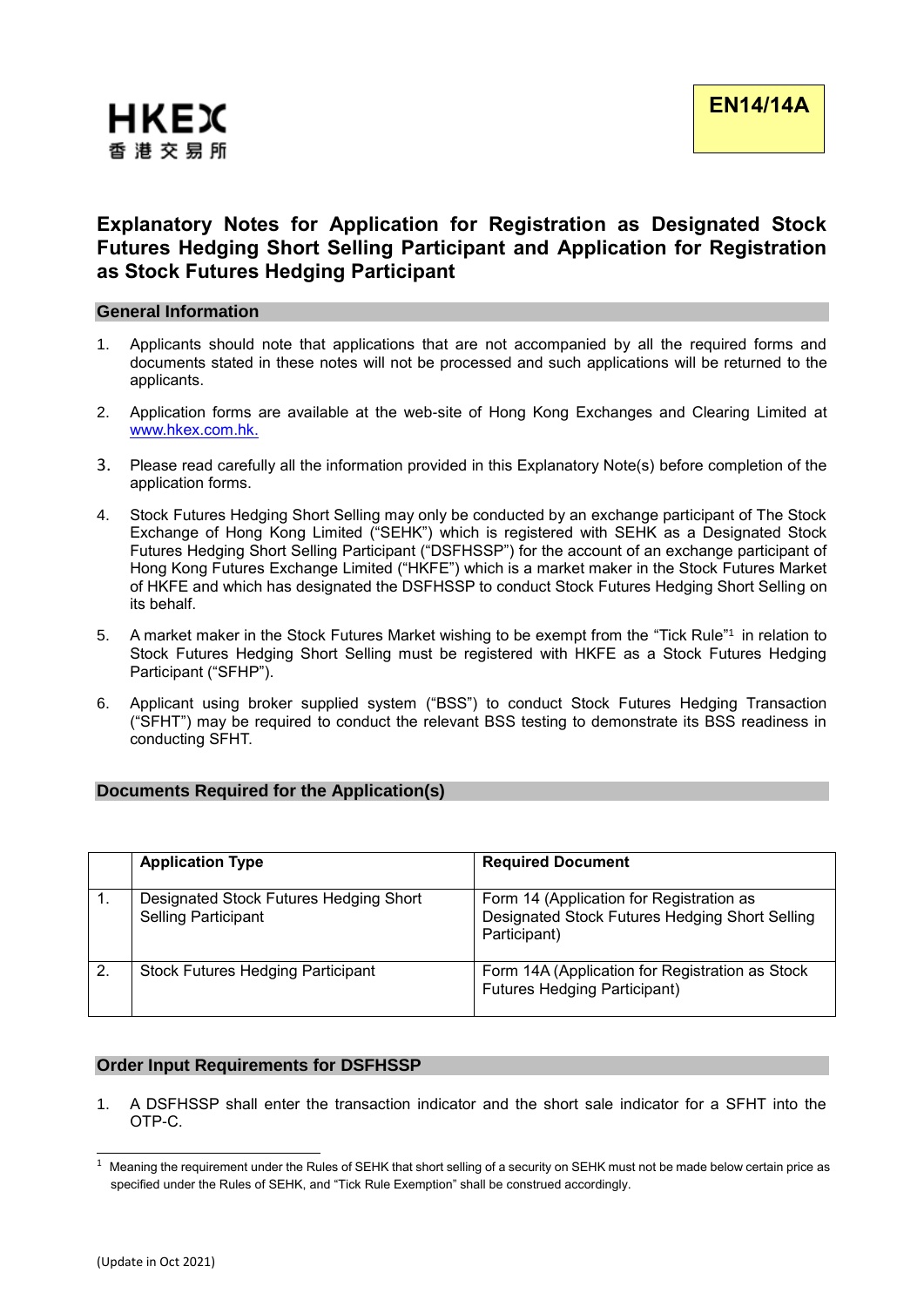- 2. Stock Futures Hedging Short Selling could be made on SEHK below the best current ask price (during the Continuous Trading Session) or the CAS reference price (during the Closing Auction Session).
- 3. Order input formats
	- **(i) Below is a summary of the input formats for DSFHSSP using BSS to conduct SFHT:**
	- a. For each buy or sell order of a SFHT, a DSFHSSP shall fill in the first 3 spaces of the reference field [i.e. 58 (Text)] with an indicator "FFF". "FFF" is the specific transaction indicator assigned by SEHK for SFHT.
	- b. For a sell order which is not a short sell, a DSFHSSP is required to specify the value in the tags/fields below and "FFF" is required to be input in the reference field.

| <b>OCG-C Messages for SFHT OCG-C Binary</b> | <b>Field and Value</b> | <b>OCG-C FIX</b><br><b>Tag and Value</b> | <b>Description</b> |
|---------------------------------------------|------------------------|------------------------------------------|--------------------|
| - New Board Lot Order                       | $Side = 2$             | 54(Side)=2                               | $2 =$ Sell         |
| - Amend Order                               | Text=FFF               | 58(Text)=FFF                             | Reference field    |

c. For a short sell order without claiming Tick Rule Exemption, a DSFHSSP is required to specify the value in the tags/fields below and "FFF" is required to be input in the reference field.

| OCG-C Messages for SFHT OCG-C Binary | <b>Field and Value</b> | <b>OCG-C FIX</b><br>Tag and Value | <b>Description</b> |
|--------------------------------------|------------------------|-----------------------------------|--------------------|
| - New Board Lot Order                | Side=5                 | 54(Side)=5                        | 5=Sell Short       |
| - Amend Order                        | Text=FFF               | 58(Text)=FFF                      | Reference field    |

d. For a short sell order claiming Tick Rule Exemption, a DSFHSSP is required to specify the value in the tags/fields below and "FFF-[the HKATS Trading Group]**<sup>2</sup>** " in the reference field.

| <b>OCG-C Messages</b><br>for SFHT | <b>OCG-C Binary</b><br><b>Field and Value</b>      | <b>OCG-C FIX</b><br><b>Tag and Value</b>               | <b>Description</b>                                                                             |
|-----------------------------------|----------------------------------------------------|--------------------------------------------------------|------------------------------------------------------------------------------------------------|
| - New Board Lot                   | $Side = 5$                                         | 54(Side)=5                                             | 5=Sell Short                                                                                   |
| Order<br>- Amend Order            | Order Restrictions=6                               | 529(Order Restrictions)=6                              | 6= Acting as Market<br><b>Maker or Specialist</b><br>in underlying of a<br>derivative security |
|                                   | Text=FFF-[the HKATS<br>Trading Group <sup>12</sup> | 58(Text)=FFF-[the HKATS<br>Trading Group <sup>12</sup> | Reference field                                                                                |

e. For a buy order, the short sell field is not required. However, "FFF" is still required to be input in the reference field.

| <b>OCG-C Messages for SFHT OCG-C Binary</b> | <b>Field and Value</b> | <b>OCG-C FIX</b><br><b>Tag and Value</b> | <b>Description</b> |
|---------------------------------------------|------------------------|------------------------------------------|--------------------|
| - New Board Lot Order                       | $Side = 1$             | 54(Side)=1                               | $1 = Buv$          |
| - Amend Order                               | Text=FFF               | 58(Text)=FFF                             | Reference field    |

<sup>&</sup>lt;sup>2</sup> See the additional order input requirements for SFHT in paragraph 4 below. DSFHSSP shall include the relevant HKATS Trading Group as required under such paragraph 4 in the reference field.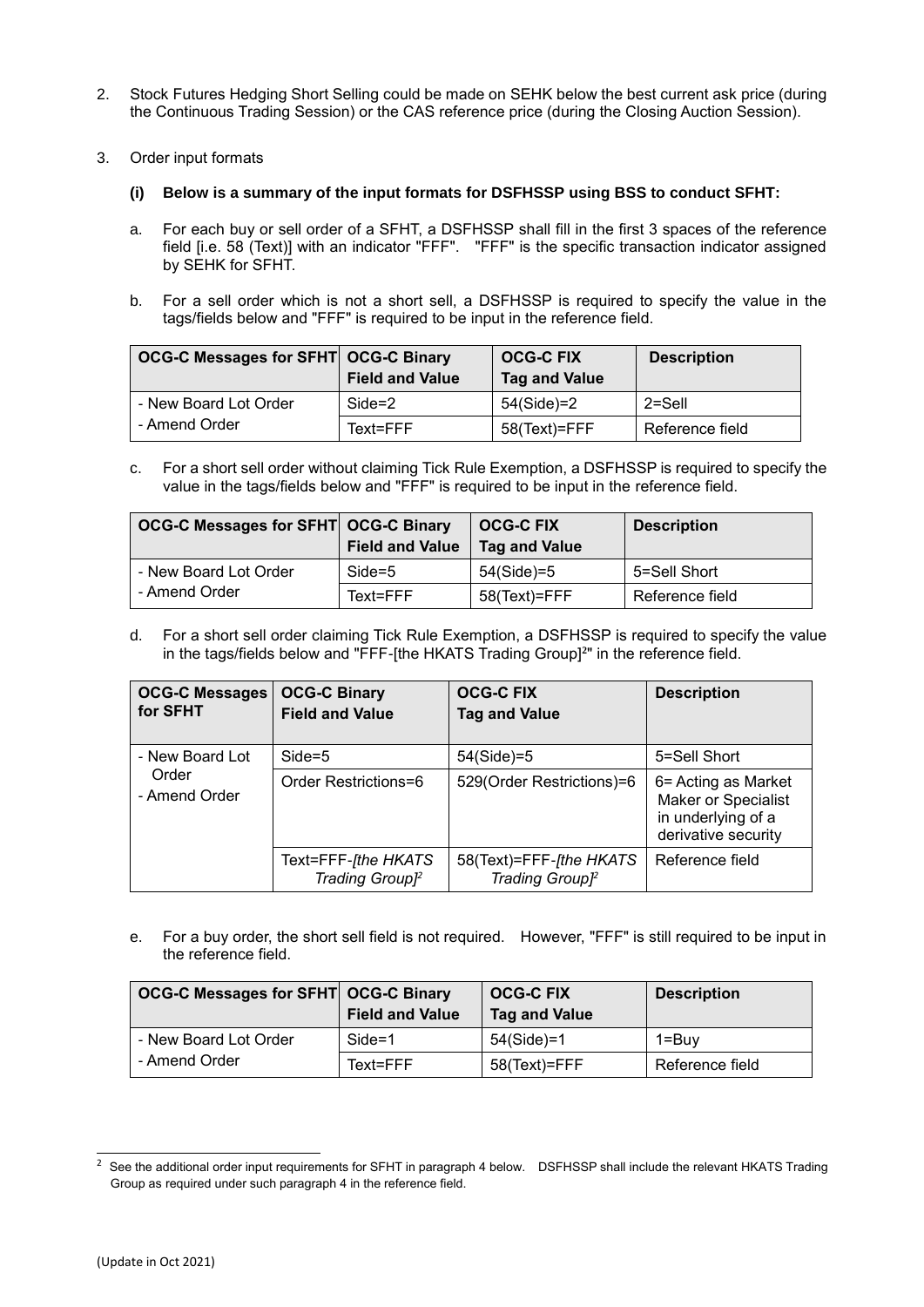#### **(ii) Below is a summary of the input formats for DSFHSSP using the New Securities Trading Device ("NSTD") to conduct SFHT:**

|     | <b>Orders</b>           | "SS" Indicator | First 3 digits in "Ref" field              |
|-----|-------------------------|----------------|--------------------------------------------|
| (A) | <b>Short Sell</b>       |                |                                            |
|     | - Downtick <sup>3</sup> | F              | FFF-[the HKATS Trading Group] <sup>2</sup> |
|     | - Non-downtick          | v              | <b>FFF</b>                                 |
| (B) | <b>Buy</b>              | N              | <b>FFF</b>                                 |
| (C) | Long Sell               | N              | <b>FFF</b>                                 |

4. Additional order input requirements for SFHT

In addition to the above requirement to fill in first 3 spaces of the reference with an indicator "FFF", a DSFHSSP is required to specify in the reference field the HKATS Trading Group (i.e. the alphabets of the HKATS Username) of the SFHP or (if a market making arrangement is in place), the corporate entity under a market making arrangement with the SFHP.

For example, if the HKATS Trading Group of the market maker/ corporate entity of the SFHP is "AAAMA", a DSFHSSP shall input "FFF-AAAMA" (with dash in between) as the reference indicator.

5. DSFHSSP must comply with these input requirements and other regulations set out in the Fifteenth Schedule of the Rules of SEHK.

# **Maximum Hedging Limit**

- 1. SFHP shall, and shall procure that the DSFHSSP which it has designated to conduct SFHT on SEHK on its behalf shall, ensure that, at all times, the extent to which the Tick Rule Exemption may be claimed by a DSFHSSP in respect of Stock Futures Hedging Short Selling of shares underlying a particular Stock Futures Contract conducted for the account of each SFHP shall be subject to a maximum hedging limit.
- 2. Calculation of the maximum hedging limit

The maximum hedging limit for each Stock Futures Contract equals 1.1 multiplied by the number of contracts held by the SFHP in the Stock Futures Contract which are not hedged by an offsetting transaction multiplied by the Contract Multiplier of the Stock Futures Contract. A position in Stock Futures Contract which is not hedged would not be carried forward for more than 1 business day for in the calculation of the maximum hedging limit.

<sup>3</sup> Downtick short sell order means order at price below the best current ask price (during the Continuous Trading Session) or the CAS reference price (during the Closing Auction Session).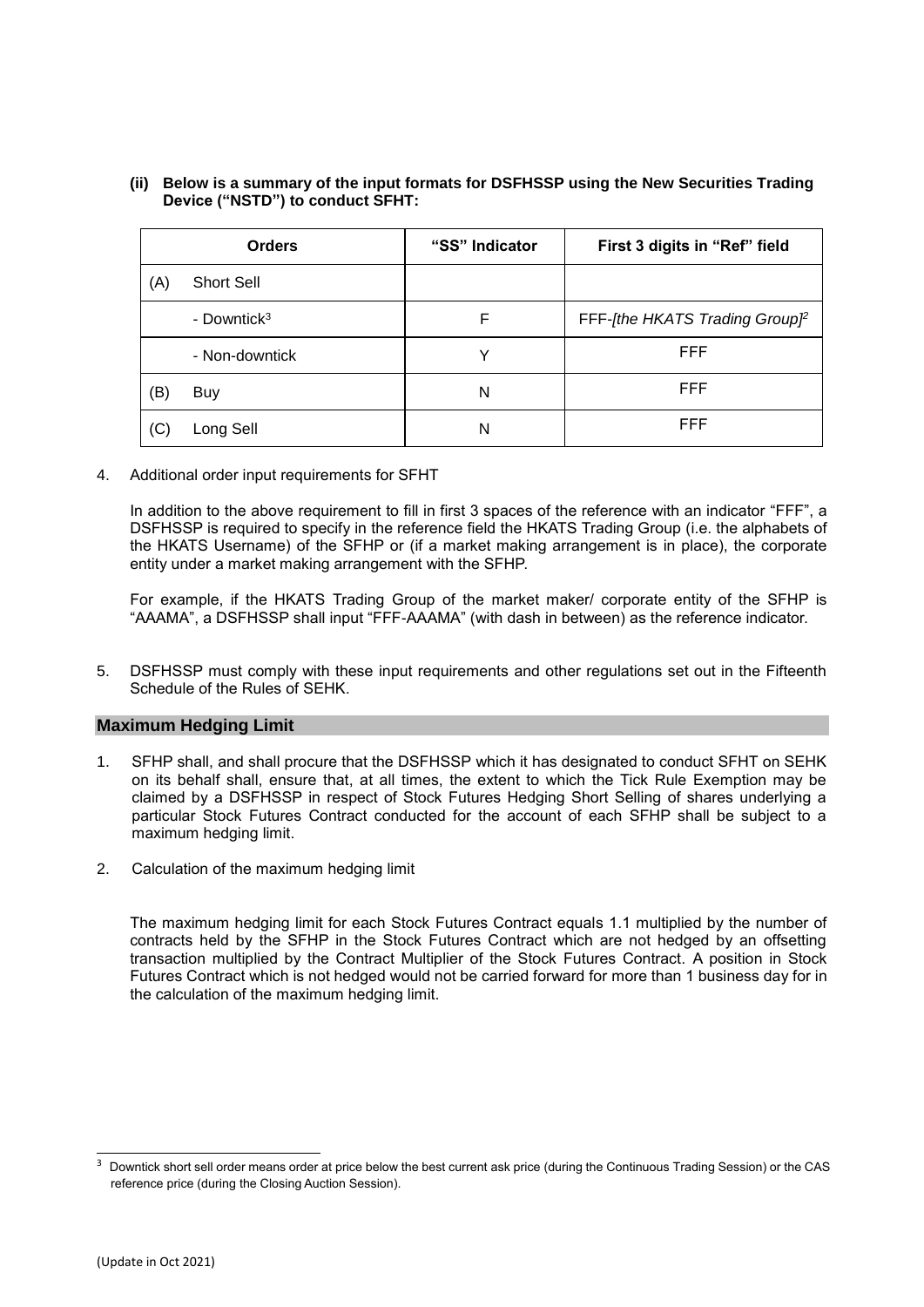#### **A worked example Example 1**

| Day 1 |                                               | Number of contract held in the Stock Futures         |
|-------|-----------------------------------------------|------------------------------------------------------|
|       |                                               | Contract                                             |
| a)    | Total buy transactions on Stock Futures       | $= 100$                                              |
|       | Contract for the trading day                  |                                                      |
| b)    | Maximum hedging limit                         | $= 100 \times 1.1 \times 1000$ (contract multiplier) |
|       |                                               | $= 110,000$ shares                                   |
| C)    | Number of shares eligible for claiming Tick   | $= 110,000$ shares                                   |
|       | Rule Exemptions on Day 1                      |                                                      |
| d)    | Number of shares short-sold with Tick Rule    | $= 80,000$ shares (within limit)                     |
|       | Exemptions                                    |                                                      |
| e)    | Total long position carry forward to the next | $= 100,000$ shares - 80,000 shares                   |
|       | trading day (Day 2) (See Notes below)         | $= 20,000$ shares (20 contracts)                     |
| Day 2 |                                               |                                                      |
|       |                                               |                                                      |
| a)    | Total long position carry forward from        | $= 20,000$ shares (20 contracts)                     |
|       | Day 1                                         |                                                      |
| b)    | Total buy transactions on Stock Futures       | $= 31,000$ shares (31 contracts)                     |
|       | Contract for the trading day                  |                                                      |
| C)    | Maximum hedging limit                         | $= 51 \times 1.1 \times 1000$ (contract multiplier)  |
|       |                                               | $= 56,100$ shares                                    |
| d)    | Number of shares short-sold with Tick Rule    | $= 16,000$ shares (within limit)                     |
|       | Exemptions                                    |                                                      |
| e)    | Total long position carry forward to the next | $= 31,000$ shares (see note)                         |
|       | trading day (Day 3) (See Notes below)         |                                                      |

# **Example 2**

| Day 1        |                                              | Number of contract held in the Stock Futures |  |
|--------------|----------------------------------------------|----------------------------------------------|--|
|              |                                              | Contract                                     |  |
| a)           | Total buy transactions on Stock Futures Spot | $= 100$                                      |  |
|              | month Contract for the trading day           |                                              |  |
| $\mathsf{b}$ | Maximum hedging limit                        | $=$ 100 x 1.1 x 1000 (contract multiplier)   |  |
|              |                                              | $= 110,000$ shares                           |  |
| C)           | Number of shares eligible for claiming Tick  | $= 110,000$ shares                           |  |
|              | Rule Exemptions on Day 1                     |                                              |  |